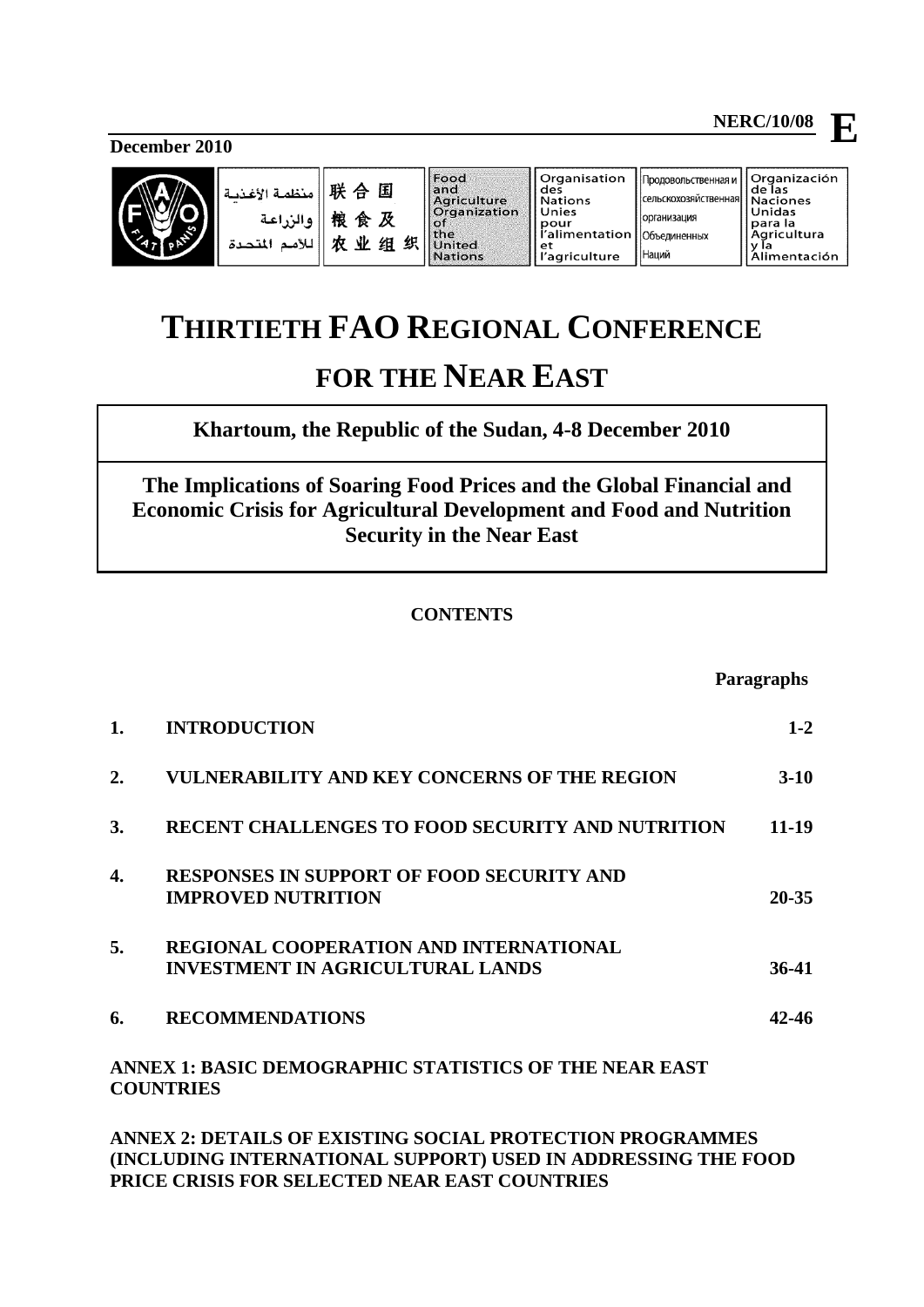### <span id="page-1-0"></span>**1. INTRODUCTION**

1. The Near East Region is extremely prone to world food commodity price instability and financial turbulence. The majority of the Region's countries are net food importers. This document discusses the vulnerability of the Region and assesses the implications of the spikes in international food commodity prices and the recent financial and economic crisis for agricultural development and food security and nutrition. It examines the actions taken by countries in response to the crisis, including recent policy trends, in particular that of promoting external investments in agriculture for securing national food supplies. Short-term as well as medium- and long-term measures are reviewed in the context of the Comprehensive Framework of Action (CFA) prepared by the UN High-Level Task Force on the Global Food Security Crisis*.* 

2. The document is organized as follows: Sections 2 and 3 discuss, respectively, the causes of vulnerability and the recent challenges to food security. Section 4 reviews government measures in support of improved food security and nutrition, while section 5 assesses opportunities for improved food security in the context of regional trade and international land acquisitions. The final section presents some recommendations.

# **2. VULNERABILITY AND KEY CONCERNS OF THE REGION**

<span id="page-1-1"></span>3. The Near East Region's vulnerability to food insecurity stems from structural factors such as the limited natural resource base and the high population growth. These characteristics, together with recent developments in international and local food markets, have given rise to serious food security concerns.

#### **2.1 Major Structural Factors behind Vulnerability**

4. The agricultural resource base of the vast majority of the Region's countries is fragile and limited, thus a fragile system of food production. Despite the efforts of various governments, water scarcity and land constraints remain particularly challenging for agriculture in most countries, the majority of which are situated in arid to semi-arid areas. Agricultural production is constrained by limited water resources, extremely low and variable precipitation, loss of biodiversity, unsustainable use of natural resources, high population pressures, excessive exposure to extreme weather events and land degradation and desertification. About two-thirds of the land in Central Asia is dry and is used predominantly as rangelands for grazing cattle and goats.

5. The Region is also characterized by increasing dependence on food imports. Indeed some countries in the Near East lead the world in terms of food import dependency. Most countries import at least 50 percent of the food calories they consume. The GCC (Gulf Cooperation Council) countries import 90 percent of their food needs. Forecasting models predict that the demand for food (especially in the Arab countries) will grow at a faster rate than production, leading to an even greater dependence on world grain markets which are becoming increasingly unpredictable. By contrast, Turkey is the largest producer and exporter of agricultural products in the Near East and North Africa.

6. The Region's economy is characterized by a pronounced reliance on primary products. With high dependency on oil and gas exports (which represent nearly 60% of GDP), the Region's oil exporting countries are especially exposed to the boom and bust cycles in international petroleum demand and prices. Only a few oil producers, such as Bahrain and the United Arab Emirates, have managed to reduce their dependency on hydrocarbons to a significant degree. The Region's non-oil producers, though more diversified than oil exporters, are also highly dependent, in their case on the export either of primary commodities or of products of low technological structure, such as clothing and textiles.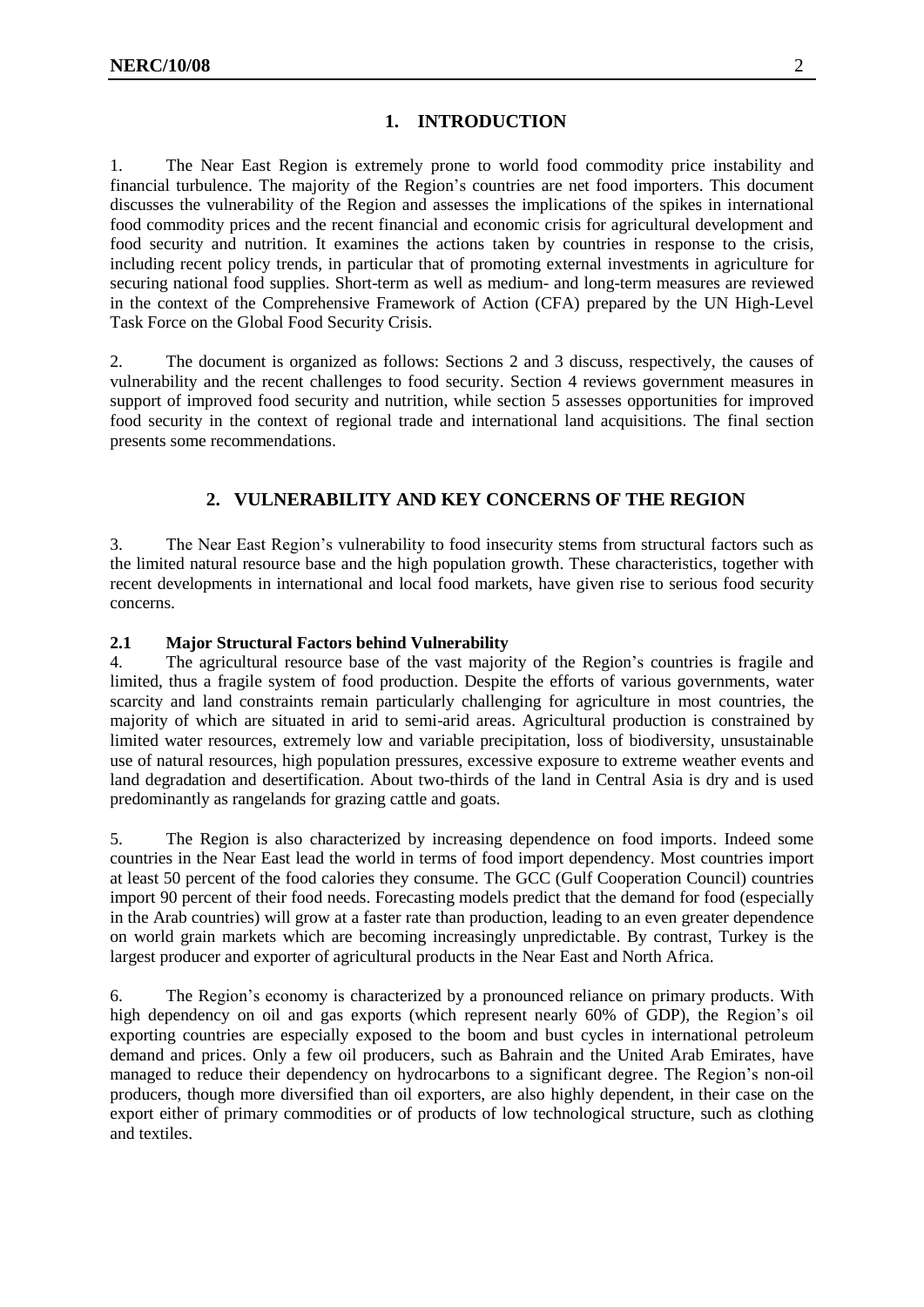### **2.2 Key Food Security, Nutrition and Macroeconomic Concerns**

7. Export bans and restrictions by some exporting countries and skyrocketing food commodity prices during 2007-08, combined with projected rising demand in a Region characterized by a slow agricultural supply response, have fuelled fears that food shortages might worsen in the future.

8. Given that a large share of the average household budget is devoted to food consumption and that the Region imports about 50 percent of its food needs, recent changes in the international price of grains has had a significant macro and microeconomic impacts on net food importing countries. At the macro level, high food prices led to increased inflation, a deterioration of the trade balance and strained national fiscal balances. The budgetary burden of high food prices is also significant given that many countries in the Region subsidize food products. The ability to absorb food-price shocks was further reduced as a result of the global financial and economic crisis.

9. At the micro level, food price shocks led to an increase in the number of people living below the poverty line. The population groups that stand to lose most from high food prices are the rural landless and small and marginal food producers, all of whom are net purchasers of food. The urban poor are also at risk of becoming poorer and so are those who had emerged from poverty in recent years, with their chances of falling back into poverty increasing sharply.

10. The price hikes were reported to have had serious consequences on nutrition as well. In such circumstances, the main coping mechanism for many people is to reduce their food intake and shift consumption away from healthy foods to cheaper and less nutritious foods. This increases health risks such as malnutrition among the poor. It is estimated that the recent food price shock led to an increase of some 4 million undernourished people in the Arab countries alone.

# **3. RECENT CHALLENGES TO FOOD SECURITY AND NUTRITION**

### <span id="page-2-0"></span>**3.1 The Challenges of Soaring and Volatile Food Prices**

11. Prices of food commodities and fuel on the international markets peaked in 2008. FAO's Global Food Consumption Price Index – covering a global basket of food commodities that are weighted by their contribution to total calorific intake – increased even more than FAO's global food price index. The index dropped to a 25-month low in September 2009, before subsequently rising to almost 180 basis points in November. This means that in November 2009, the cost of the typical food basket was 80% higher than it was in 2002-04 (base period).

12. Countries severely affected by the food crisis are low-income food deficit countries (LIFDCs) such as Mauritania, Yemen and the Sudan and major food and fuel importers like Morocco, Jordan and Lebanon. The GCC and other countries such as Libya are also highly dependent on cereal imports, but as they have strong fiscal balances and strong resource bases they are less vulnerable to price risks. However, nearly all the countries in the Region are dependent on food imports and their main concern is that export bans and other export restrictions could cause new sharp price increases such as those seen at the height of the recent shock.

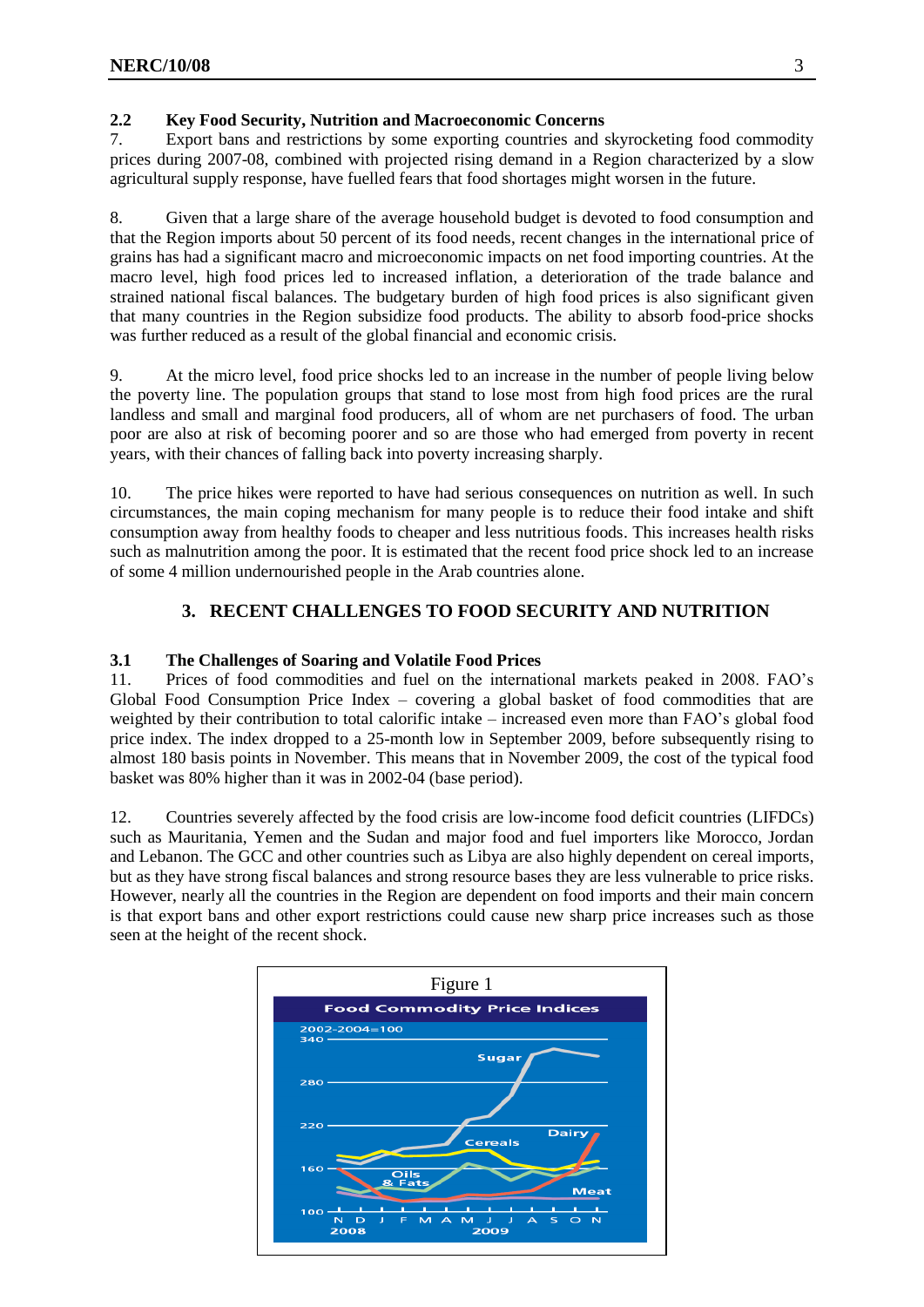13. The threat of a prolonged food-price shock began to recede in the second half of 2008 because of declining energy and commodity prices and an overall weakening of the global economy. However, many of the factors underlying the volatility of food prices appear to be here to stay and thus will require careful management if the world is to avoid future food-price shocks.

#### **3.2 The Challenges of the Financial and Economic Crisis**

14. The global financial and economic crisis, which began with a financial meltdown in the United States and Europe in early 2008, led to a general economic slowdown that was transmitted to the Near East through several different channels: the financial markets, the crude oil market, Arab investments in global asset markets, tourism, the remittances of immigrant workers and the Region's non-oil exports. Coming on the heels of the 2007–08 global food crisis, the financial and economic turmoil is thought to have worsened the plight of the food insecure and the malnourished by slowing down economic growth and increasing unemployment.

15. For oil-exporting countries in the Region, slow economic growth is partly the result of a decision by OPEC (effective in January 2009) to cut back oil output by 2.2 million barrels per day in response to the sharp decline in prices relative to 2008. In the oil-importing countries, the tourism and export sectors also have suffered as a result of the weakness in global demand. But the projected slowdown in these countries is not expected to be as severe as in oil-exporting countries.

16. Reduced remittances and rising unemployment have also created problems. Remittances are an important source of income in many countries of the Region. For instance, in 2006–08, remittances represented the equivalent of half the gross domestic product (GDP) in Tajikistan, 25 percent in Kyrgyzstan and Lebanon, 19 percent in Jordan and more than 10 percent in Morocco. Reduced global and regional economic growth prospects also have led to a reduction in the use of migrant labour, which in turn has resulted in a decline in remittances and a consequent drop in disposable incomes. Tens if not hundreds of thousands of migrant labourers from Tajikistan and Kyrgyzstan have lost their jobs in the Russia Federation and Kazakhstan as a result of the economic crisis.

17. The impact of the global economic crisis on employment has been considerable in other countries of the Region as well. According to the International Labour Organization (ILO), the unemployment rate in the Middle East and North Africa is estimated to have increased by 25 percent and 13 percent, respectively, in the period from 2007 to 2009.

#### **3.3 Other Emerging Issues**

18. A number of other emerging factors are likely to affect the food situation in the Region. On the demand side, strong population growth, urbanization and income growth can be expected to increase demand for food. The Region's total population is expected to increase from 776 million in 2009 to nearly 1.3 billion in 2050 (Annex 1). Income is also growing at a fast rate in the region as a whole. With a rise in income, consumption tends to shift in favour of a diet based on higher-protein foods such as meat, dairy products, eggs and fish.

19. On the supply side, climate change and the risk of trans-boundary animal and plant pests and diseases are expected to have an adverse impact on the food supply. This is because food production is expected to face an increased threat from climate changes such as higher temperatures, lower rainfall and alteration in the span of seasons. Droughts and heat waves are expected to become more frequent in Mediterranean countries and in the Islamic Republic of Iran. The climate of Central Asia where 46 glaciers have already begun melting, is expected to warm up significantly, In addition, transboundary animal diseases and plant pests are major threats to animal and crop production in the Region. The great majority of the Near East countries are animal protein-deficit regions, which means they are vulnerable to the introduction of diseased animals imported from abroad. Protecting animals from transboundary diseases such as FMD and Peste des Petits Ruminants (PPR) already is a major challenge in Central Asia. Furthermore, countries that depend on industrial livestock production (poultry and in some cases dairy) are faced with the risk of the introduction into their areas of the highly pathogenic Avian Influenza (HPAI).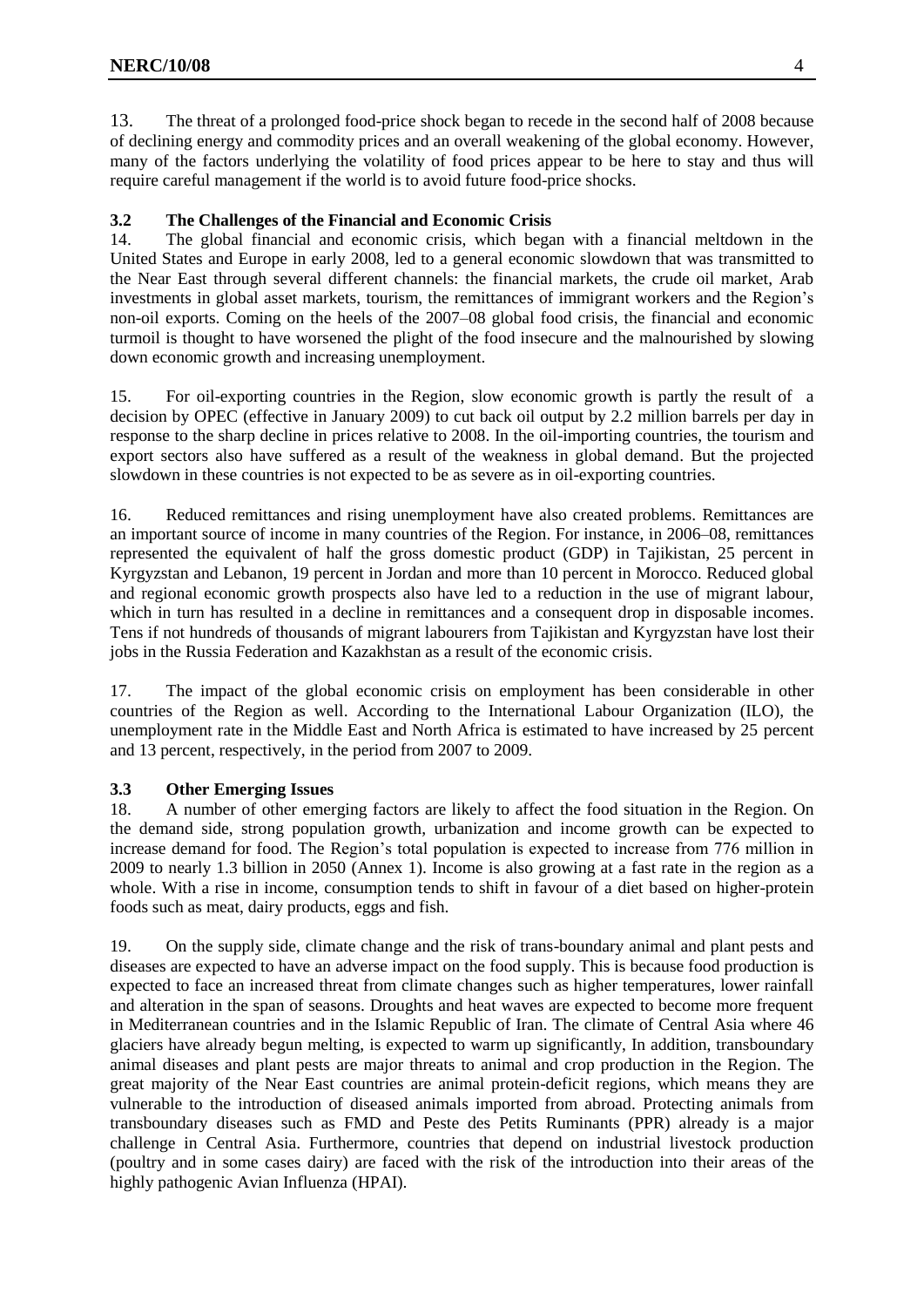# <span id="page-4-0"></span>**4. RESPONSES IN SUPPORT OF FOOD SECURITY AND IMPROVED NUTRITION**

#### **4.1 International Responses: FAO and the UN Comprehensive Framework for Action (CFA)**

20. Anticipating the widespread impact and grave consequences of soaring food prices, FAO launched the Initiative on Soaring Food Prices (ISFP) in December 2007 to assist member countries put in place urgent measures to boost the supply response and to give support to improve access to food in the most affected countries. The focus has been on most vulnerable countries, many of whom are already suffering from food emergencies, other Low Income Food Deficit Countries (LFIDCs), and a few more particularly menaced by the soaring food prices who have requested assistance from FAO. As a result of the initiative, FAO has assisted small farmers in over 90 countries to boost their food production, largely through the supply of inputs and technical assistance. Five countries from the Region, namely Djibouti, Kyrgyzstan, Mauritania, Pakistan and Yemen have benefited from the ISFP.

21. In April 2008, the UN System Chief Executives Board (CEB) decided to establish a High-Level Task Force (HLTF) on the Global Food Crisis, under the leadership of the United Nations' Secretary-General and with the Director-General of FAO serving as Vice-Chair, to elaborate priorities for a plan of action to address the food crisis and coordinate implementation. This task force came up with a Comprehensive Framework for Action (CFA) that is in essence a "road map" for actions required to address the current threats and opportunities resulting from food prices, create policy change to avoid future crises, and contribute to country, regional and global food security. It emphasizes a **twin-track approach** designed to address both immediate hunger and malnutrition and to promote longer-term food production and productivity.

22. The twin-track approach includes both short-term quick-impact measures and longer-term actions that are implemented simultaneously to: (i) meet the immediate food and nutritional needs of vulnerable people while helping them find a smooth transition period to rehabilitation; and (ii) address the underlying causes of food and nutrition insecurity. Over the last few years it has become apparent that without a twin-track approach improvements in the food security and nutrition of vulnerable populations will be hard to achieve. At the 2009 meeting of the G-8 in L'Aquila, Italy, world leaders committed USD 20 billion over three years for sustainable agriculture development and safety nets for vulnerable populations in developing countries.

#### **4.2 National Responses**

#### **4.2.1 Short-term Pro-consumer Responses**

23. At the height of the global food price crisis, the myth of food as an affordable, non-strategic commodity irrevocably exploded. Government officials were hard pressed to come up with policy interventions to quickly mitigate the impact of the food price crisis within their national borders. The immediate response of countries in the Near East to the 2007–08 food crisis has varied considerably but can be grouped into two basic types: (i) country-wide consumer support schemes; and (ii) targeted safety net programmes.

24. Country-wide consumer support schemes which include country-wide food subsidies, salary increases and trade policies aimed at increasing domestic supply and reducing prices, have been among the most popular short-term measures. For example, the GCC countries responded to the crisis by doubling wages for civil servants. Some other countries (e.g. Egypt, Jordan, Algeria and Syria) also offered an increase in public sector wages. Others provided country-wide food subsidies which, though often popular with the public, are criticized as being unnecessarily expensive and benefitting other groups rather than the truly poor. Several countries reduced domestic taxes (VAT) on food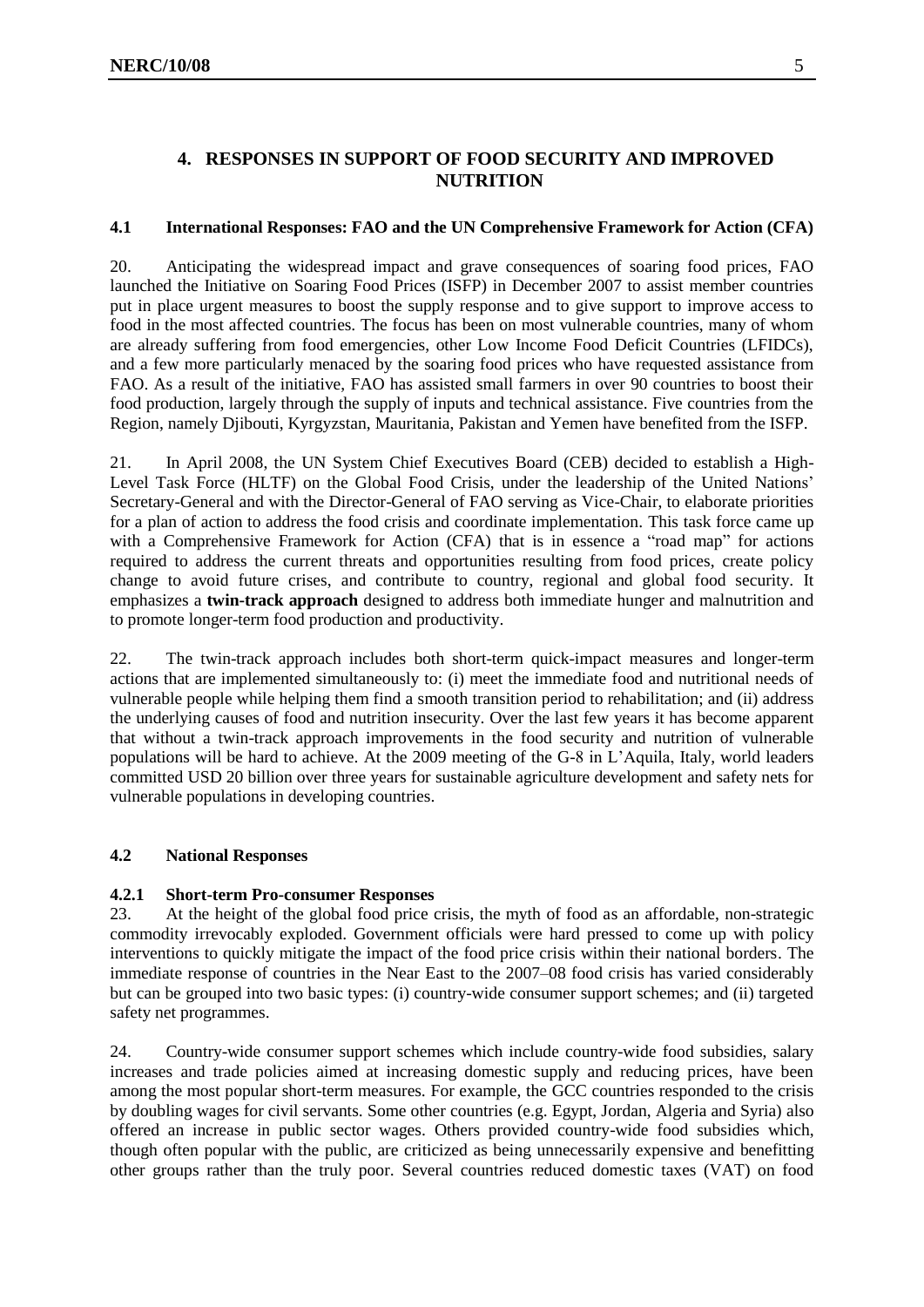items, while others attempted to bring about a calming effect on prices by releasing governmentowned produce onto the open market. Trade policies in support of consumers included reducing tariffs on food imports and banning or restricting grain exports. Several countries restricted exports in an attempt to increase domestic food supplies. Much has been written about the escalating effects such export bans had on prices at the peak of the 2008 global food price crisis and on the damaging effects on low-income food-deficit countries (LIFDCs).

25. Targeted social safety nets are intended to provide assistance only to the most vulnerable groups in both urban and rural areas. Cash-based transfers, food transfers and school feeding are among the most common targeted programs in the region (Annex 2). Food aid can play a critical shortterm, life-saving role in emergency situations and in areas where food markets are thin or underdeveloped. However, the cost of food transfers is reported to be very high (USD 1 value of food delivered costs USD 2 by the time it reaches the beneficiaries). Cash transfers are a popular policy measure and most countries that have used transfers have done so without setting conditions (e.g. sending children to school). School feeding programmes have become an important component of food assistance and income support in a number of countries.

#### **4.2.2 Medium and long-term responses**

26. Short-term pro-consumer measures have eased the impact of soaring food prices. The recent decline in food and fuel prices has also reduced the urgency of such measures in the non-oil producing countries in the region. However, unless long-term solutions on the supply and demand sides are implemented, the food security problem is likely to persist and trigger an even more serious crisis in the future.

27. Experiences in the Region indicate that production support measures deserve priority as a medium- and long-term response to deal with shocks. There are four major areas in which these measures can be effective: (i) efficient water use; (ii) integrated and sustainable use of natural resources; (iii) expanded use of new technology; and (iv) greater use of traditional and nonconventional production techniques. However, the extent to which these measures have been implemented leaves much to be desired and consequently "forgone output and nutritional benefits" often are estimated to be very high (Table 1). In Egypt, for instance, integrated water and other resource management would save a total of 4.4 billion cubic meters that, if effectively utilized, could make possible the reclamation of an additional 253,000 ha and lead to the production of an additional 2.5 million tonnes of wheat and of 3.8 million tonnes of maize. Studies indicate that by so doing the country's self sufficiency ratio in both commodities could be increased – respectively – to 76 percent and 100 percent.

28. Efficient use of irrigation could also make possible the improvement of yields and the increased cultivation of crops for domestic and export markets. There are also opportunities in urban farming, which has an ancient history in a number of cultures in the Region. Greater support and promotion of traditional methods of water harvesting and water management would also contribute to sustainable agriculture and enhance food security.

29. Agricultural research and development, together with effective extension services, are known to have a significant impact on yield, particularly where farming communities are responsive. Egypt ranks first in the world in rice, sugar cane and sorghum productivity per unit of area thanks to the efforts of its National Agricultural Research System. There is gross underinvestment in agricultural research and development in the Region.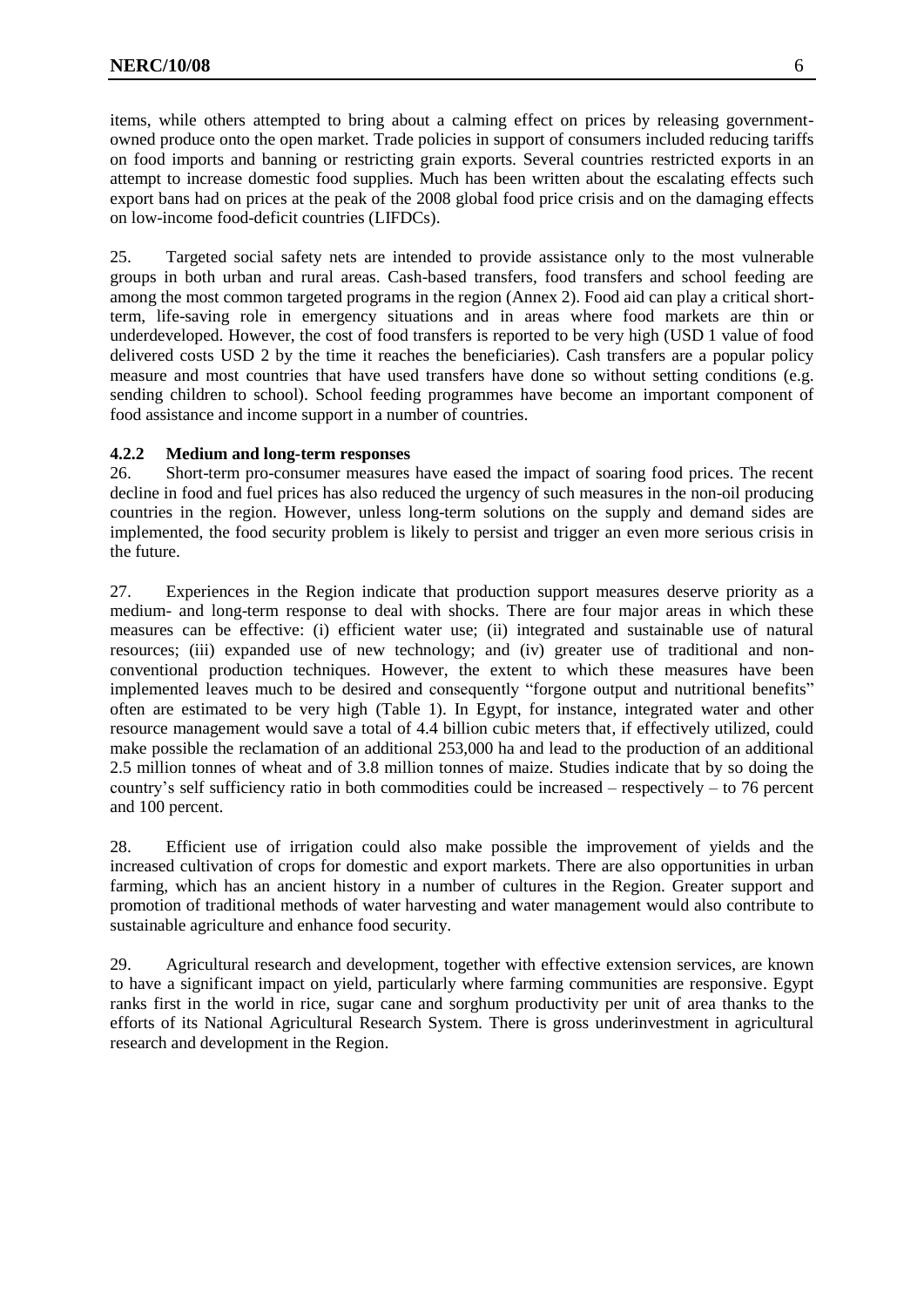| Table 1: Rough Estimate of Potential Impact, Actual Impact and Forgone Output of Various |  |  |
|------------------------------------------------------------------------------------------|--|--|
| Medium and Long-term Response in the Region                                              |  |  |

| Strategic Response Areas/ Measures                                                                            | Potential Impact on<br>Food Security and<br>Nutrition* | <b>Current Use</b><br>Rate** | Forgone output and<br>nutrition benefits<br>*** |
|---------------------------------------------------------------------------------------------------------------|--------------------------------------------------------|------------------------------|-------------------------------------------------|
| A. Increasing domestic production                                                                             |                                                        |                              |                                                 |
| Rationalize and improve efficiency of water<br>1.<br>use                                                      | 5                                                      | $\overline{2}$               | <b>VH</b>                                       |
| 2.<br>Enhance sustainable use of natural resources                                                            | 5                                                      | $\overline{c}$               | <b>VH</b>                                       |
| 3.<br>Expand use of new technology $(R & D)$                                                                  | 5                                                      | 2                            | <b>VH</b>                                       |
| Promote traditional and non-conventional<br>4.<br>production techniques (traditional, organic,<br>urban agr.) | $\overline{\mathcal{L}}$                               | $\overline{2}$               | H                                               |
| B. Improving markets and developing value chains                                                              |                                                        |                              |                                                 |
| Develop value chains and improve market<br>5.<br>infrastructure and institutions                              | 5                                                      | $\overline{2}$               | <b>VH</b>                                       |
| Modernize procurement systems<br>6.                                                                           | 4                                                      | $\mathbf{1}$                 | <b>VH</b>                                       |
| Introduce supply and price risk management<br>7.<br>tools                                                     | 5                                                      | 1                            | EH                                              |
| Support FDI in value chain development<br>8.<br>(within and outside the Region)                               | 5                                                      | $\mathbf{1}$                 | EH                                              |
| C. Regional trade and cooperation                                                                             |                                                        |                              |                                                 |
| Utilize Regional Trade Agreements (RTAs)<br>9.<br>and collaboration be/n RTAs                                 | $\overline{\mathcal{L}}$                               | $\mathbf{1}$                 | $\overline{\text{VH}}$                          |
| 10. Promote regional cooperation in agricultural<br>research, information, etc.                               | 4                                                      | 1                            | <b>VH</b>                                       |
| 11. Support collaboration with regional<br>organizations outside the Region (e.g. LAS and<br>AU               | 3                                                      | $\overline{2}$               | H                                               |
| D. International investment in agricultural lands                                                             |                                                        |                              |                                                 |
| 12. Promote investment within the Region                                                                      | 5                                                      | <b>Not</b><br>relevant       |                                                 |
| 13. Support investment outside the Region                                                                     | 3                                                      | <b>Not</b><br>relevant       |                                                 |
| E. Improving nutrition and managing food demand                                                               |                                                        |                              |                                                 |
| 14. Promote dietary diversification                                                                           | 5                                                      | 2                            | <b>VH</b>                                       |
| 15. Develop nutrition strategies and institutionalize<br>safety net schemes                                   | $\overline{5}$                                         | $\mathbf{1}$                 | EH                                              |
| 16. Expand family planning services                                                                           | 5                                                      | 3                            | $\overline{H}$                                  |

Source: Based on FAO's assessment and consultations with experts.

\* This estimate is based on the extent to which the measure has been adopted by different countries. The scale is 1 to5, with 5 representing the maximum impact.

\*\* This is the difference between potential impact and current use rate. (5 on the scale means the measure has been adopted by nearly all countries).

\*\*\* Extremely high (EH); VH (very high); High (H).

30. Market development, value chain development and risk management are of great importance. Medium- and long-term programmes to improve marketing systems have taken different forms, including measures such as reducing pre- and post-harvest losses, improving market facilities and infrastructures and promoting food processing and value addition. In general, the absence of an effective strategy to improve the marketing system, develop the value chain and hence reduce exposure to market and price volatility, has resulted in very high levels of forgone output and nutrition benefits in the Region (see Table 1).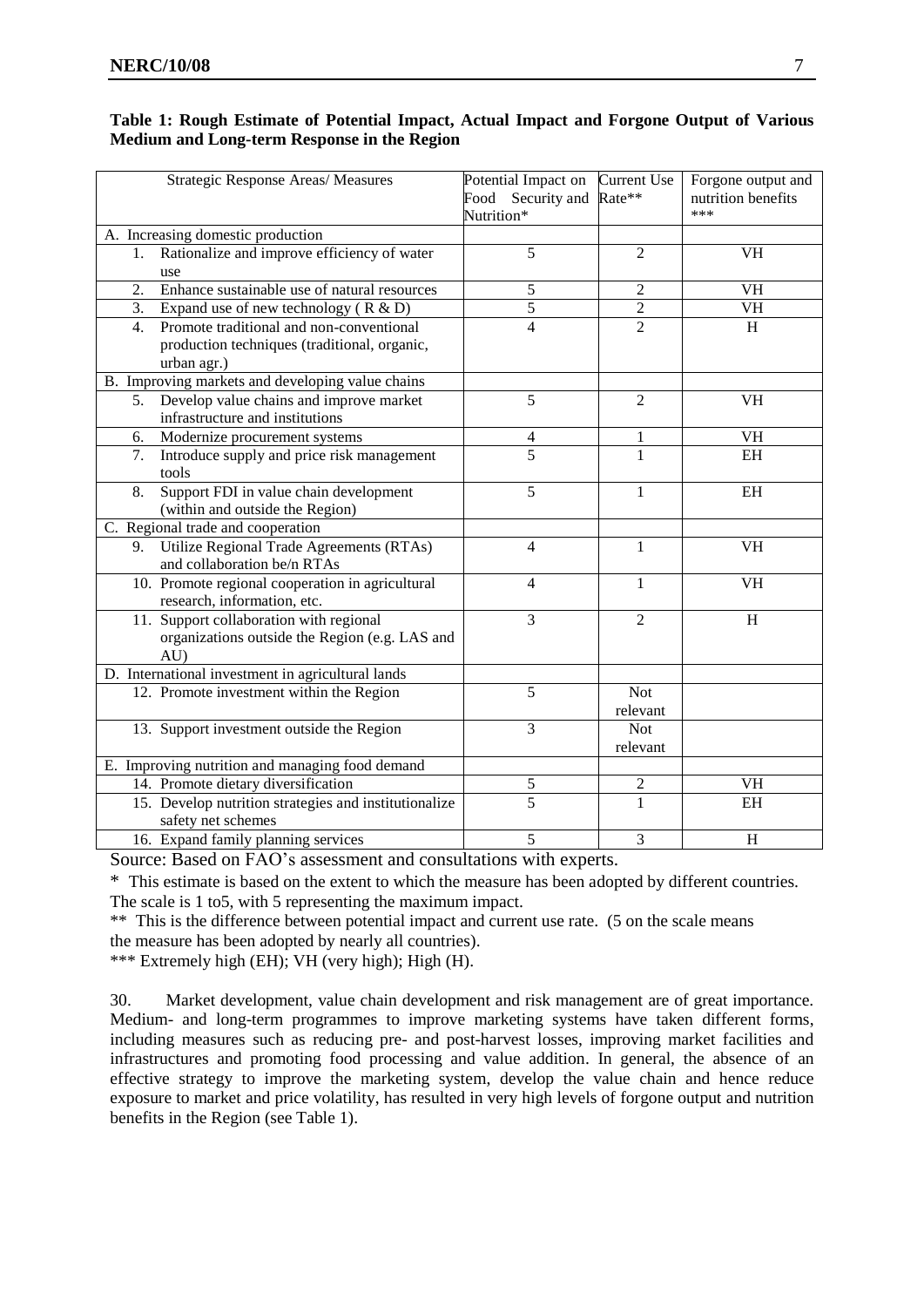$\overline{a}$ 

31. Despite an increasing dependence on imports, methods such as the modernization of procurement systems through the use of electronic tendering, bidding, credit and transaction-risk mitigation have not figured prominently in the Region's medium and long-term responses. For the most part, many marketing and risk management options available to help achieve food security remain underutilized in the Region. For example, most countries are yet to begin using the potentiallybeneficial financial risk-hedging instruments that could act as a cost-effective complement to physical stockpiling. The two most important financial instruments used to establish virtual stockpiles – futures  $contracts and options – are rarely used in the Region<sup>1</sup>. Likewise, food-import dependent countries$ have yet to show interest in bonded warehouses<sup>2</sup>, which are known to be effective in mitigating supply risks. Little attention also seems to have been paid by food importing countries in the Region to the potential benefits that could accrue from investments in agribusinesses and infrastructures to produce, store, and transport food in poor countries with high agricultural potential.

32**.** Supply-side management alone will not ensure sustainable food security and improved nutrition, especially when countries are faced with volatile international food prices and the fallout from a global financial and economic crisis. The potential impact of managing food demand, controlling population growth, improving nutrition through effective interventions and the diversification of food sources and institutionalizing safety nets and other forms of social protection can be very high (Table 1). With one of the highest population growth in the world, the Region is likely to face a rapid increase in population that will add to the current growing need for food imports. Providing family planning services in countries that continue to have high population growth rates could have significant long-term food security and nutrition benefits.

33. In terms of nutrition and nutrition-related problems, the Region includes both countries with high levels of overweight and obesity and countries with a significant incidence of undernutrition. All countries are, however, characterized by varying degrees of nutritional transition where undernutrition and micro-nutrient deficiencies coexist with overweight, obesity, diabetes and cardiovascular diseases, depending on their socio-economic development. A particularly worrying observation is the recent reversal of the gains that some middle-income countries had realized in combating child malnutrition.

34. Another problem is that the already limited accessibility of vulnerable groups to well-balanced and diversified diets has been exacerbated further by the rise of food prices and by the decrease in income. This is particularly true in the case of households whose livelihoods depend in large part on remittances sent by migrant family members who were affected by the global economic crisis.

35. Effective and sustainable safety nets are crucial to preventing the impact of inadequate nutrition. In the wake of the financial crisis, attempts have been made to improve the efficiency of social programmes. In Morocco, for instance, two well targeted social programmes were launched in 2008: (i) a health insurance coverage scheme for the poor and vulnerable; and (ii) a conditional cash transfer programme. The objective of these two programmes was to progressively phase out inefficient universal subsidy programmes and reduce fiscal risks while enhancing the effectiveness of assistance for vulnerable populations. Countries with no safety net programmes need to institutionalize effective social protection schemes with the aim of avoiding starvation and malnutrition among poor and vulnerable population groups in both urban and rural areas.

<sup>&</sup>lt;sup>1</sup> *Futures Contracts* require the purchaser to buy at a fixed price during a predetermined period and commonly involve some sort of credit or guarantee. Options contracts give the purchaser, who has to pay for up front in cash, the right, but not the obligation, to purchase a fixed quantity of a commodity at a fixed price during a given period.

<sup>2</sup> *Bonded Warehouses* are secure facilities supervised by custom authorities, where dutiable landed imports are stored pending their re-export or released on assessment and payment of import duties, taxes and other charges.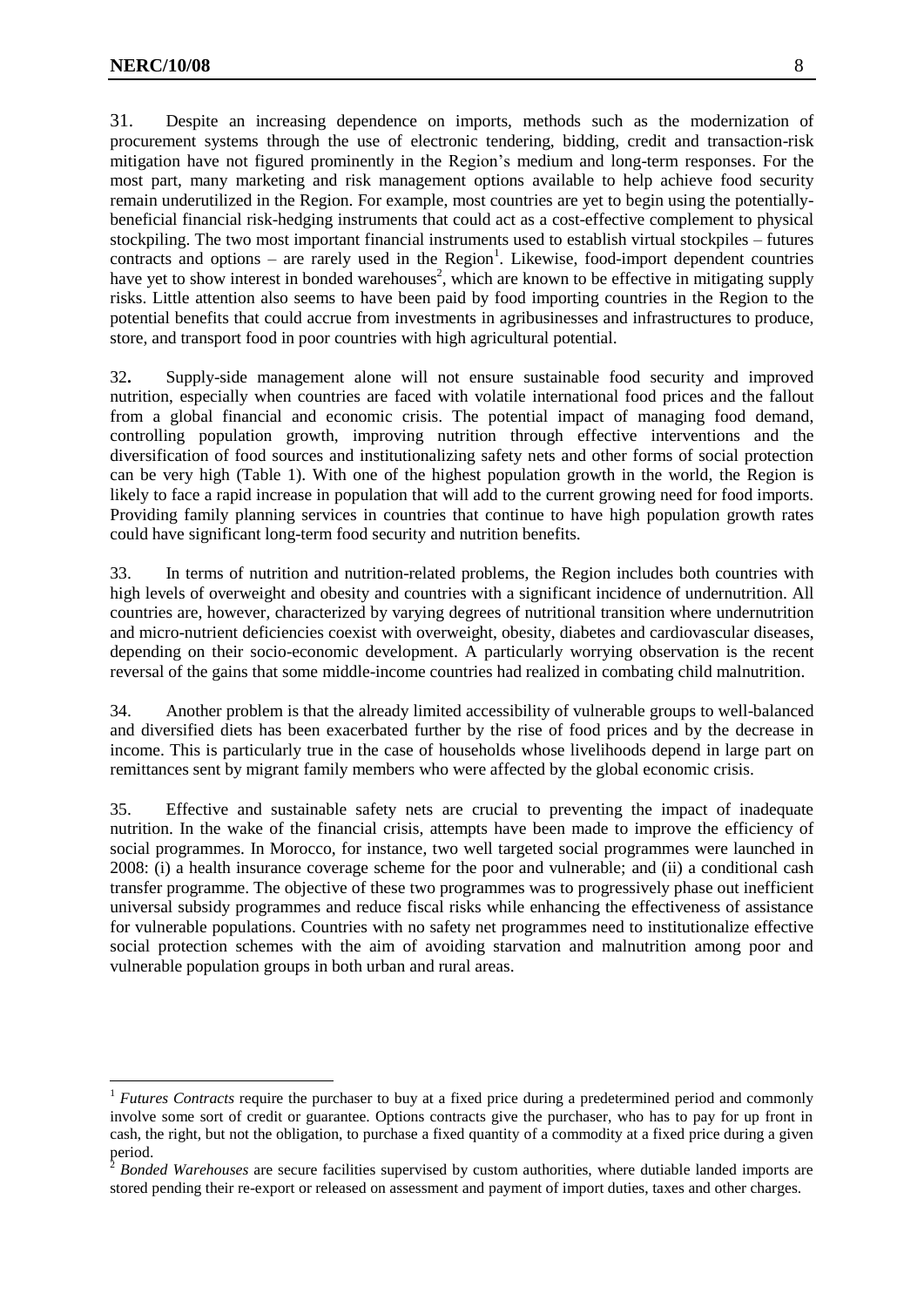# <span id="page-8-0"></span>**5. REGIONAL COOPERATION AND INTERNATIONAL INVESTMENT IN AGRICULTURAL LANDS**

36. There are limits to what a national government can do to achieve food security within its borders. That is why regional trade and international investment in agricultural lands have become among the major responses in this sector to the recent global food crisis.

#### **5.1 Regional Trade and Cooperation**

37. Countries in the Region have signed a large number of Regional Trade Agreements (RTA). Some North and East African countries have also developed close ties to African regional economic communities. Although all share the common objective of promoting trade and cooperation, intraregional agricultural and food trade remains limited in scope and largely focused on a few countries and a few products. It is worth noting that the recent food, financial and economic crisis has not been followed by any noticeable expansion of intra-regional trade in food and agriculture in the Near East. By allowing the free movement of food commodities from surplus to deficit areas, intra-regional trade could compensate for domestic production shortfalls and, by absorbing external or internal price shocks, would contribute to reducing the volatility of food prices. Among the major constraints and challenges of intra-regional food trade are: underdeveloped value chains, the continued existence of various non-tariff barriers, inadequate trade-support services and divergent political and economic interests. Many agreements – both bilateral and regional – have not been effectively implemented.

38. The potential benefit of regional cooperation in agricultural research, in market information or with regard to foreign direct investment is very high (Table 1). Even though many countries share the same agricultural goals (primarily food security) and challenges (such as water scarcity and climate change), so far joint regional research undertakings have not received great consideration. The Association of Agricultural Research Institutions in the Near East and North Africa (AARINENA) offers a good opportunity for regional cooperation. The recent move to forge closer collaboration between the Arab Organization for Agricultural Development (AOAD) and the African Union also provides another good opportunity for collaboration with regional organizations outside the Region.

#### **5.2 International Investment in Agricultural Lands**

39. Among the Near East countries, Saudi Arabia, UAE, Kuwait, Qatar, Libya and Egypt have acquired, or are negotiating to purchase, agricultural land in other countries within the Region as well as outside of it (in Africa, for example). It should be noted that the Gulf and North African countries are not the only players in international land acquisition. Asian countries such as China, Japan, South Korea and India are involved in land deals, especially in Africa where land prices are cheap and natural resources are abundant. Encouraged by the recent surge in demand for biofuels and other raw materials and by relatively cheap land prices, European and North American companies have also been buying large tracts of land in Africa. The 2007-08 global food crisis and skyrocketing prices have contributed to turning agricultural farmland into a new strategic asset.

40. Farmland acquisition or leasing by international investors can offer several benefits for the countries of the Region. These include technology transfers that stimulate innovation and productivity increases, job creation, backward and forward linkages and multiplier effects through local sourcing of labour and other inputs and, finally, infrastructure development. In addition, the food supply to local markets may increase and with it the opportunity to achieve greater food security. However, such transactions carry high risks for both parties. In the first place, land rights may not be clearly defined (something that is particularly true in most parts of Africa) and often they are based not on documents but on

#### Box 1

The Daewoo Logistics Corporation of the Republic of Korea proposed a land lease in Madagascar of 1.3 million hectares, but the plan fell down in January 2009 due to civil protests. Through other deals, however, the Republic of Korea has acquired over one million hectares in the Sudan, Mongolia, Indonesia and Argentina. Indian farm companies, backed by government loans, have bought hundreds of thousands of hectares in Ethiopia, Kenya, Madagascar, Senegal and Mozambique for growing rice, sugar cane, maize and lentils to supply their domestic market.

Source: Daniel, S. and A. Mittal, The Great Land Grab: Rush for World Farmland Threatens Food Security for the Poor, The Oakland Institute, 2009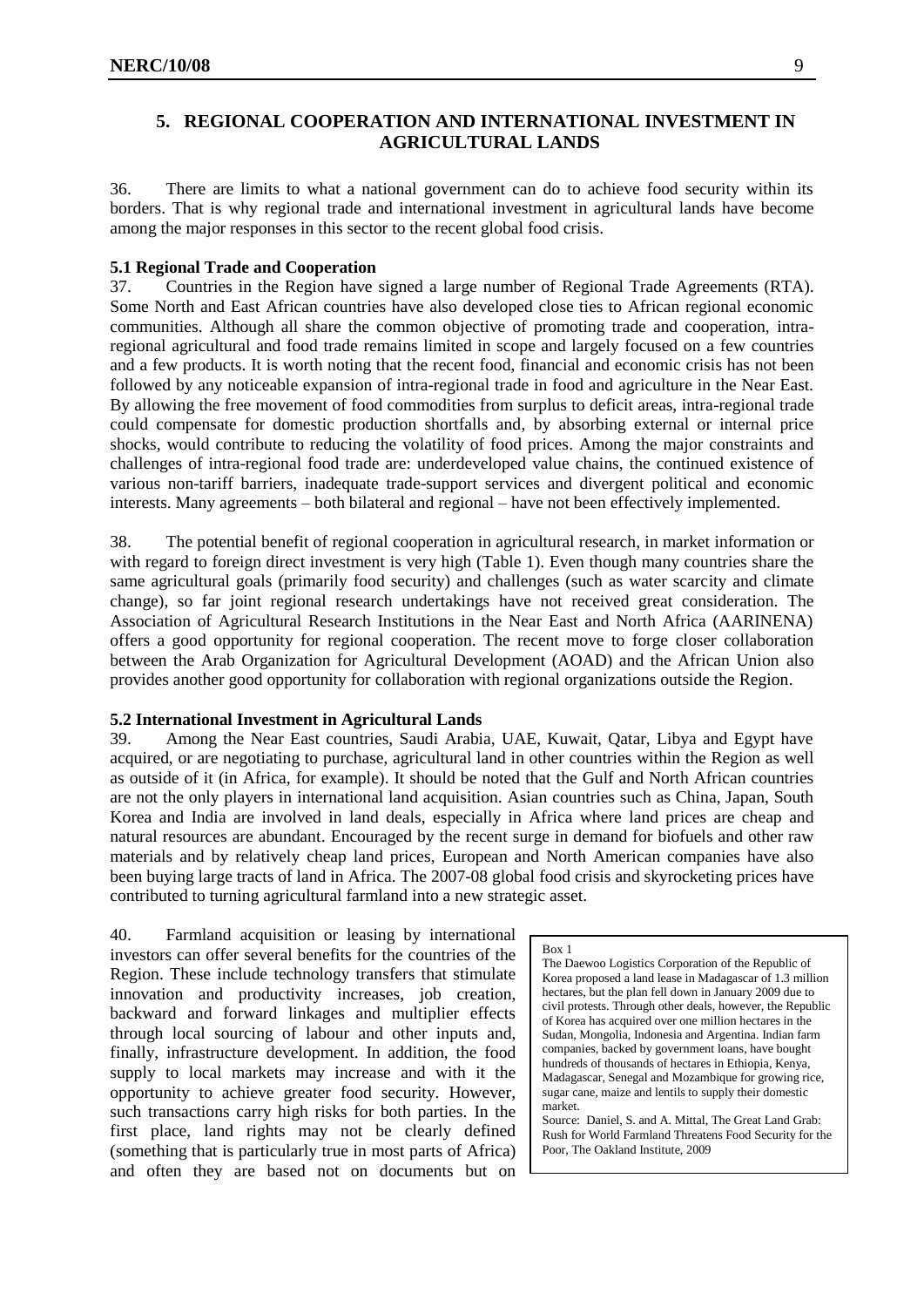traditional customs and practices. Such deals also involve political risks for investors (see Box 1) since subsequent expropriation can be easy to justify on the basis of historic wrongs that are viewed as socially unacceptable.

41. International land acquisition, which is a relatively new strategy for achieving national food security, deserves special consideration because of its potential far-reaching social, economic, environmental and political implications. It has the potential of contributing to the food security of both investing and host countries (Table 1). However, the beneficial effects are not automatic and several problems can emerge. To realise the desired goals and protect the interests of local populations, the development of investment contracts and the selection of management models should be made with a lot of care. A win-win strategy is required and this would entail careful evaluations of all possible outcomes based on a detailed and comprehensive cost-benefit analysis (including environmental impact assessments), accurate economic feasibility studies and legal transparency.

42. Also a proper institutional and legal framework needs to be put in place. A code of conduct on agricultural investments in developing countries, negotiated at the global level, could offer a reference framework for national regulations and individual contracts. FAO is working in collaboration with the World Bank, IFAD and UNCTAD for the development and negotiation of such a code of conduct. For it to be legitimate and benefit from large support, it must be discussed in the framework of a broad consultative process allowing the participation of all relevant stakeholders, with government, regional institutions, farmers' organizations, civil society, NGOs and the private sector.

# **6. RECOMMENDATIONS**

#### <span id="page-9-0"></span>**43. A. Immediate and Short-term Measures**

- 1. Seek targeted solutions to the immediate food and nutrition needs of vulnerable groups who have neither the capacity to produce their own food nor the means to buy it;
- 2. Review country-wide consumer support schemes such as non-targeted subsidies, VAT or domestic tax policies and tariff and non-tariff measures with a view to minimizing negative consequences for food producers and to saving resources for safety nets and productive activities.

#### **44. B. Medium and Long-term Measures: Governments in partnership with the private sector**

- 3. Adopt technical and economic policies that accord priority to water conservation, developing and implementing clear strategies in sustainable water governance and management;
- 4. Increase investment in agricultural research to the recommended level of 2 percent of agricultural production (from its current level of only 0.66 percent), while developing strategies that encourage private-sector investment in agricultural research and development;
- 5. Improve market and supply-chain efficiency, modernize grain procurement systems, invest in bonded warehouses, and put in place a supportive business environment that will encourage food processing companies and suppliers to invest in contract farming schemes that include farm assistance programmes;
- 6. Promote and support risk management tools such as futures contracts and options and strengthen information systems for food security;
- 7. Support foreign direct investment in agribusinesses as well as value-chain and infrastructure development in poorer countries with high agricultural potential;
- 8. Improve family planning services in countries that continue to have high population growth; at the same time, diversify food sources to minimize the risk of dependence on one single staple crop or commodity;
- 9. Develop nutrition strategies and plans of action;
- 10. Invest in community-based projects designed to improve the livelihoods of the most vulnerable by integrating income-generating activities with nutrition education and by targeting women in particular;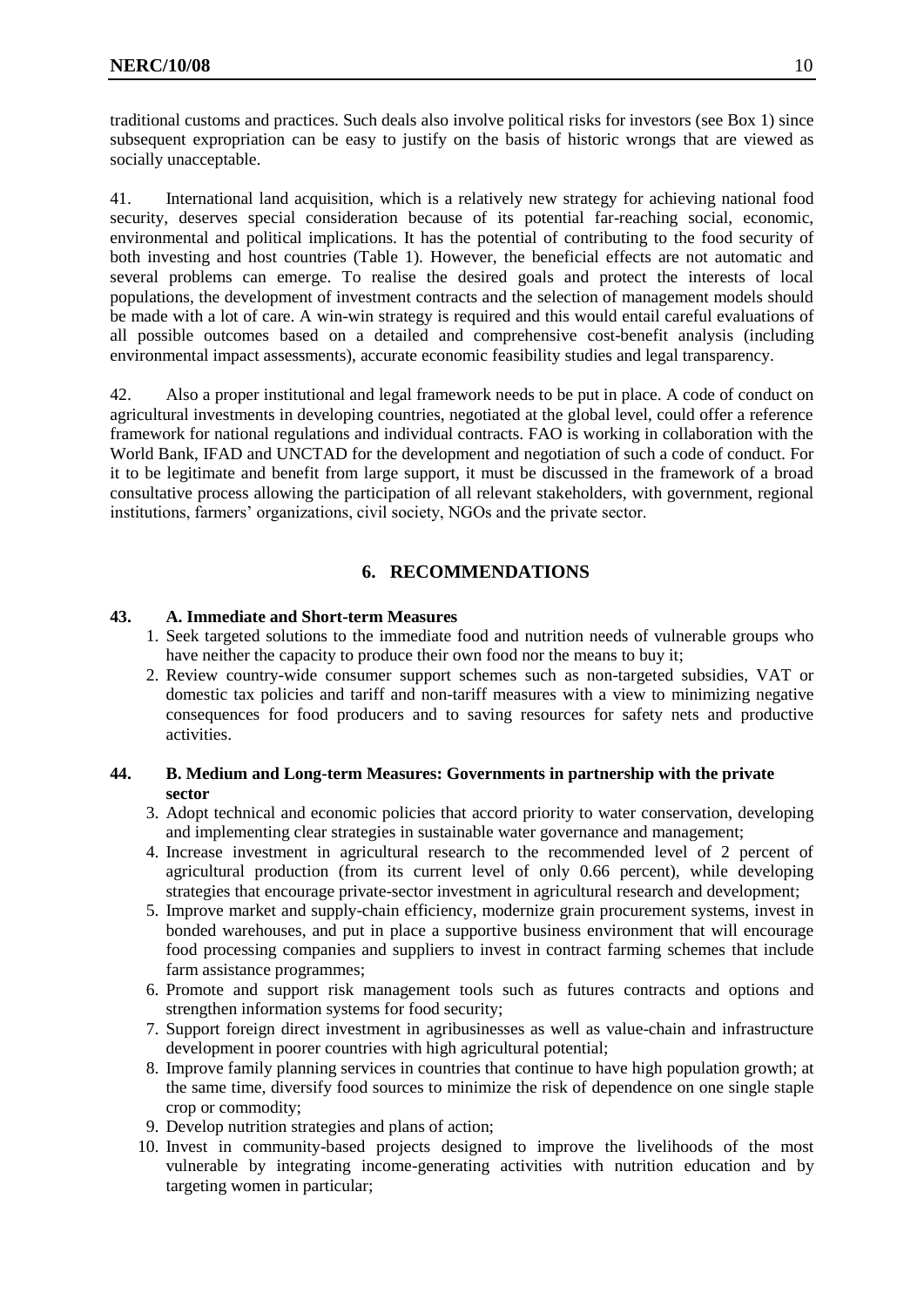- 11. Reorganize and institutionalize social protection programmes in order to protect the most vulnerable from starvation and malnutrition on a sustainable basis;
- 12. Invest in policy research and profound studies in order to identify effective policies to deal with international food price spikes and that will ameliorate food security in the Region.

#### **45. C. Regional Trade and Collaboration: Governments and Regional Organizations**

- 13. Raise awareness about the potential role of regional trade as a collective response to the food, financial and economic crisis; make decision-makers and other groups aware that wellfunctioning regional markets can reduce the cost of food, minimize price volatility and overcome food supply uncertainties;
- 14. Promote regional trade and collaboration through investment in infrastructure, regional food security information systems, institutions and capacity development to encourage jointventure in agriculture, regional agricultural research and sanitary and phytosanitary (SPS) standards;
- 15. Foster collaboration among regional organizations within and outside the region to ensure productive partnerships among countries and regions rich in natural resources and those richly endowed with capital and financial resources.

#### **46. D. International Investment in Agricultural Land**

- 16. Encourage private and foreign agricultural investment that is responsible. To be socially and politically acceptable and economically durable, agricultural investment must be made on equal terms that are considerate of the interest of all concerned parties, and particularly local populations. Il should aim to create jobs, generate incomes and improve access to food while providing adequate returns to the investors.
- 17. Step up efforts to secure local land rights. This can help local people avoid being arbitrarily dispossessed of their land and, at the same time, obtain better investment deals. Countries where land rights policies are clearly defined (that is, with no ambiguity of ownership) and where the terms and conditions of land acquisition deals are negotiated fairly, transparently and amicably offer better opportunities for investment;
- 18. Develop regulatory capacities in order to discourage purely speculative land acquisition; and
- 19. Create capacity to undertake sound assessments of proposed investments.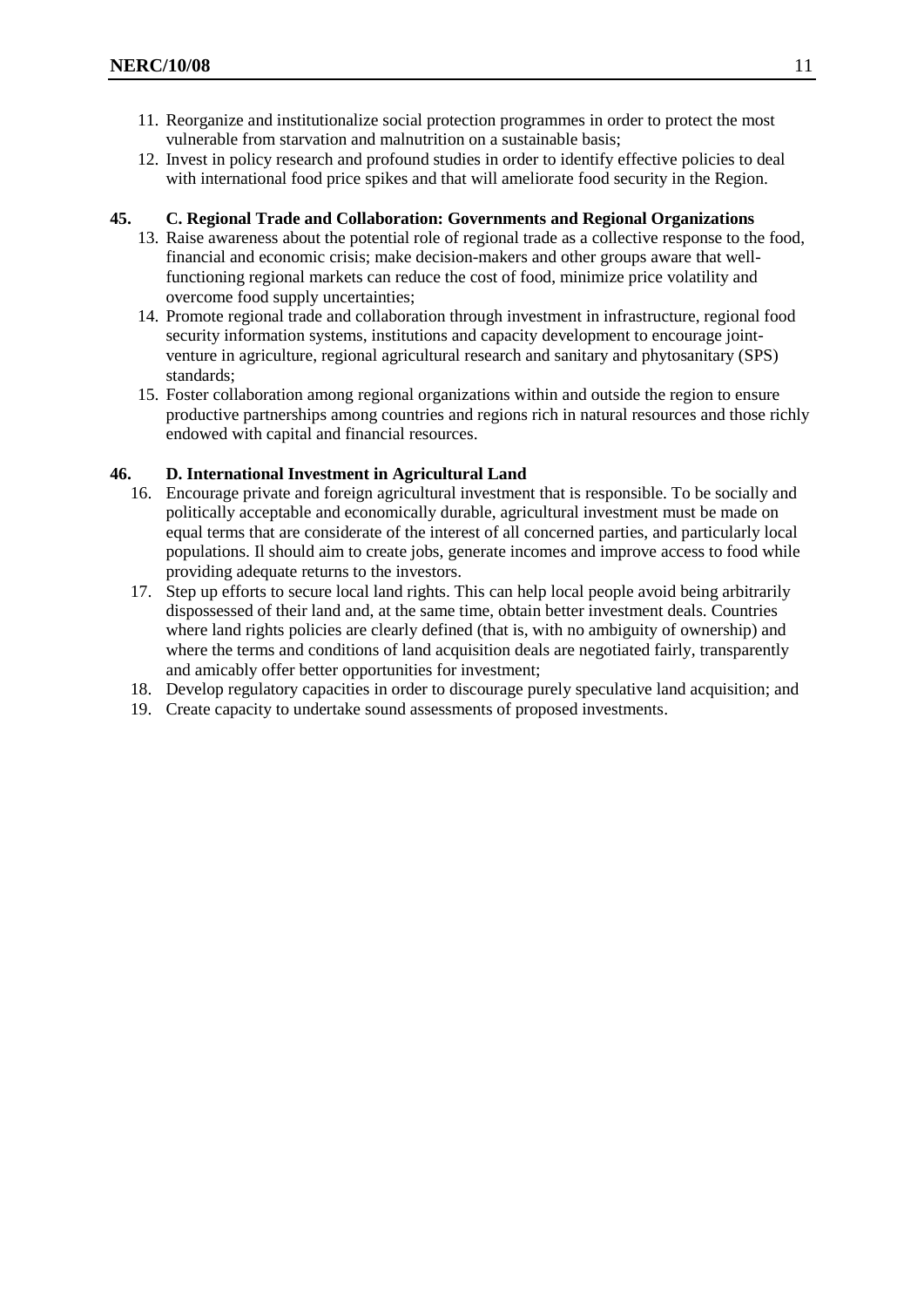<span id="page-11-0"></span>

|                 |                             | Total population<br>(millions)<br>2009 | Projected<br>population<br>$(2050)$ millions | Average<br>population<br>growth rate $(\%)$ | Urban<br>population %<br>(2009) | Urban<br>growth rate<br>$(2005 - 2010)$ |
|-----------------|-----------------------------|----------------------------------------|----------------------------------------------|---------------------------------------------|---------------------------------|-----------------------------------------|
|                 |                             |                                        |                                              | 2005-2010                                   |                                 |                                         |
| 1               | Afghanistan                 | 28.2                                   | 73.9                                         | 3.4                                         | 24                              | 5.2                                     |
| $\overline{c}$  | Azerbaijan                  | 8.8                                    | 10.6                                         | 1.1                                         | 52                              | 1.4                                     |
| $\overline{3}$  | Algeria                     | 34.9                                   | 49.6                                         | 1.5                                         | 66                              | 2.5                                     |
| $\overline{4}$  | Bahrain                     | 0.8                                    | 1.3                                          | 2.1                                         | 89                              | 2.1                                     |
| 5               | Cyprus                      | 0.9                                    | 1.2                                          | 1.0                                         | 70                              | 1.3                                     |
| 6               | Diibouti                    | $\overline{0.9}$                       | 1.5                                          | 1.8                                         | 88                              | 2.3                                     |
| $\overline{7}$  | Egypt                       | 83.0                                   | 129.5                                        | 1.8                                         | 43                              | 1.9                                     |
| 8               | Iran (Islamic Rep. of)      | 74.2                                   | 97.0                                         | 1.2                                         | 69                              | 2.0                                     |
| 9               | Iraq                        | 30.7                                   | 64.0                                         | 2.2                                         | 66                              | 2.0                                     |
| 10              | Jordan                      | 6.3                                    | 10.2                                         | 3.0                                         | 79                              | 3.1                                     |
| 11              | Kuwait                      | 3.0                                    | 5.2                                          | 2.4                                         | 98                              | 2.5                                     |
| 12              | Kyrgyzstan                  | 5.5                                    | 6.9                                          | 1.2                                         | 36                              | 1.7                                     |
| 13              | Lebanon                     | 4.2                                    | 5.0                                          | 0.8                                         | 87                              | 1.0                                     |
| 14              | Libya                       | 6.4                                    | 9.8                                          | 2.0                                         | 78                              | 2.3                                     |
| 15              | Malta                       | 0.4                                    | 0.4                                          | 0.4                                         | 95                              | 0.6                                     |
| 16              | Mauritania                  | 3.3                                    | 6.1                                          | 2.4                                         | 41                              | 3.0                                     |
| 17              | Morocco                     | 32.0                                   | 42.6                                         | 1.2                                         | 56                              | 1.9                                     |
| 18              | Oman                        | $\overline{2.8}$                       | 4.9                                          | 2.1                                         | 72                              | 2.2                                     |
| 19              | Pakistan                    | 180.8                                  | 335.2                                        | 2.2                                         | 37                              | 3.4                                     |
| 20              | Oatar                       | 1.4                                    | 2.3                                          | 10.7                                        | 96                              | 11.3                                    |
| 21              | Saudi Arabia                | 25.7                                   | 43.7                                         | 2.1                                         | 82                              | 2.4                                     |
| 22              | Somalia                     | 9.1                                    | 23.5                                         | 2.3                                         | 37                              | 3.6                                     |
| 23              | Sudan                       | 42.3                                   | 75.9                                         | 2.2                                         | 44                              | 4.4                                     |
| 24              | Syrian Arab Rep             | 21.9                                   | 36.9                                         | 3.3                                         | 55                              | 4.0                                     |
| $\overline{25}$ | Tajikistan                  | $\overline{7.0}$                       | 11.1                                         | 1.6                                         | $\overline{27}$                 | $\overline{1.7}$                        |
| $26\,$          | Tunisia                     | 10.3                                   | 12.7                                         | 1.0                                         | 67                              | 1.6                                     |
| $\overline{27}$ | Turkey                      | 74.8                                   | 97.4                                         | 1.2                                         | 69                              | 2.0                                     |
| 28              | Turkmenistan                | 5.1                                    | 6.8                                          | 1.3                                         | 49                              | 2.3                                     |
| 29              | <b>United Arab Emirates</b> | 4.6                                    | 8.3                                          | 2.8                                         | 78                              | 2.9                                     |
| 30              | Yemen                       | 23.6                                   | $\overline{53.7}$                            | 2.9                                         | 31                              | 4.9                                     |
|                 | Total                       | 776.0                                  | 1281.4                                       |                                             |                                 |                                         |

# **Annex 1: Basic Demographic Statistics of the Near East Countries**

*UNFPA: The State of World Population 2009, Facing a changing world: women, population and climate, 2009.*